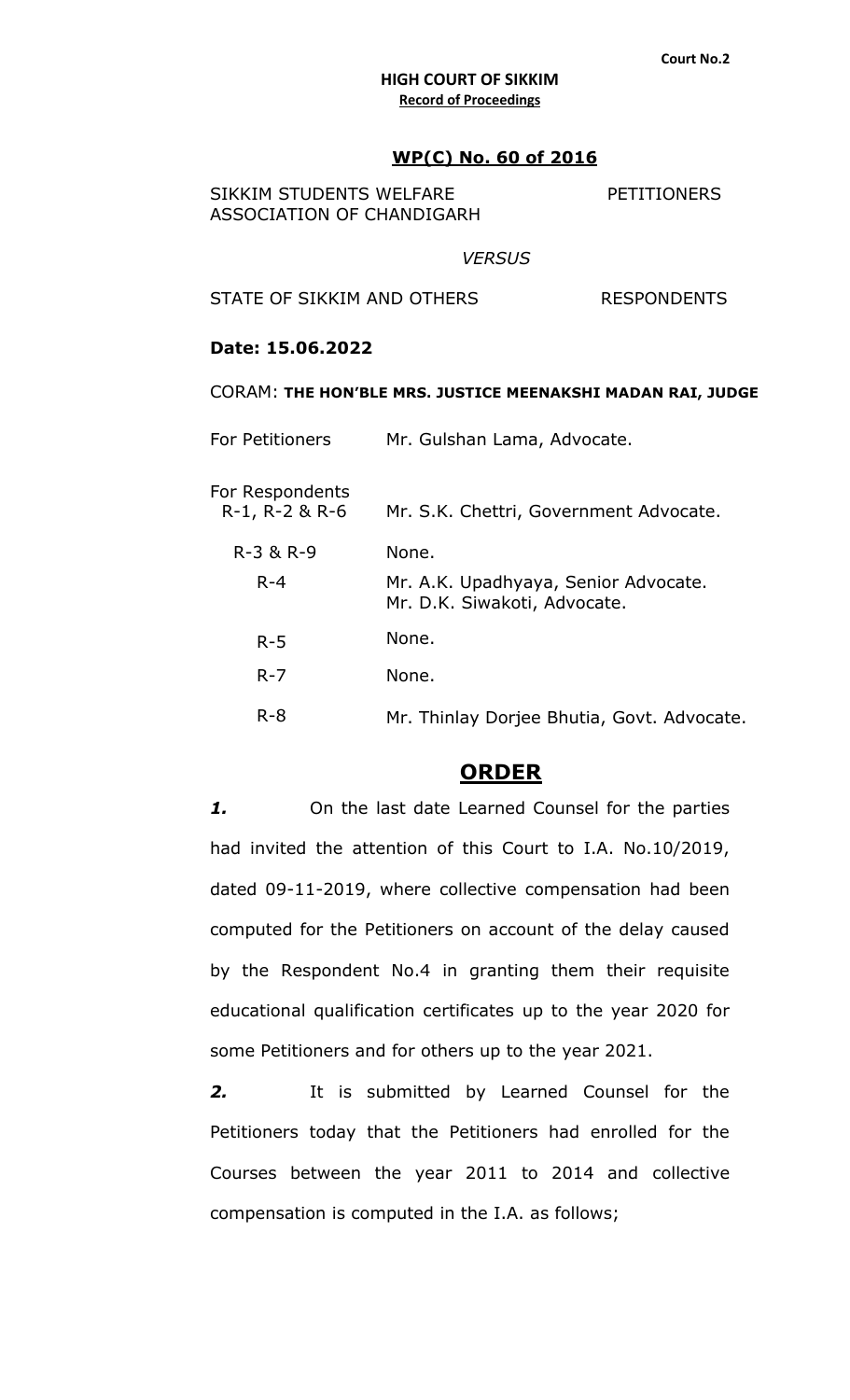|          |                                                   | ĦТ                            | ΙV                                                                                                                                                             |                                      |
|----------|---------------------------------------------------|-------------------------------|----------------------------------------------------------------------------------------------------------------------------------------------------------------|--------------------------------------|
| SI<br>No | Year of<br>graduation/<br>completion<br>of course | Notional<br>monthly<br>income | Time of completion   Amount<br>of course till present   Compensation<br>date (in months) $\vert$<br>excluding a period of Petitioners (III $X$<br>three months | οf<br>- to<br>be paid to each<br>IV) |
|          | 2014                                              | 37,500/                       | 62                                                                                                                                                             | 23,25,000/                           |
| 2        | 2015                                              | 37,500/                       | 50                                                                                                                                                             | $18,75,000/$ =                       |
| 3        | 2016                                              | 37,500/                       | 38                                                                                                                                                             | $14,25,000/$ =                       |
| 4        | 2017                                              | 37,500/                       | 26                                                                                                                                                             | 9,75,000/                            |

That, he is unable to compute the compensation individually afresh.

**3.** It is relevant to recapitulate here that the total number of Petitioners in the instant matter was 224 (two hundred and twenty-four) [see, **Order dated 19-10-2020**]; 183 (one hundred and eighty-three) Petitioners were handed over the correct Degrees of Bachelor of Hotel Management, Travel and Tourism (BHMTT) [see, **Order dated 11-11-2020**]; 11 (eleven) students whose names were incorrectly recorded in the Degrees awarded to them were rectified and handed over to them [see, **Order dated 29-07-2021**]; 16 (sixteen) students received their Degrees in M.Sc. in Airline Tourism and Hospitality Management [M. Sc. (ATHM)] after necessary rectification; 13 (thirteen) students were also handed over rectified Degrees of B. Sc. in Airline Tourism and Hospitality Management [B. Sc. (ATHM)] [see, **Order dated 23-08-2021**]; two students who were not awarded Degrees had no grievance and filed an Affidavit in that context on 23-07- 2021 [see, **Order dated 28-07-2021**].

*4.* It is pertinent to record that on the intervention of this Court the Petitioners have been awarded Degrees which were either not granted to them initially by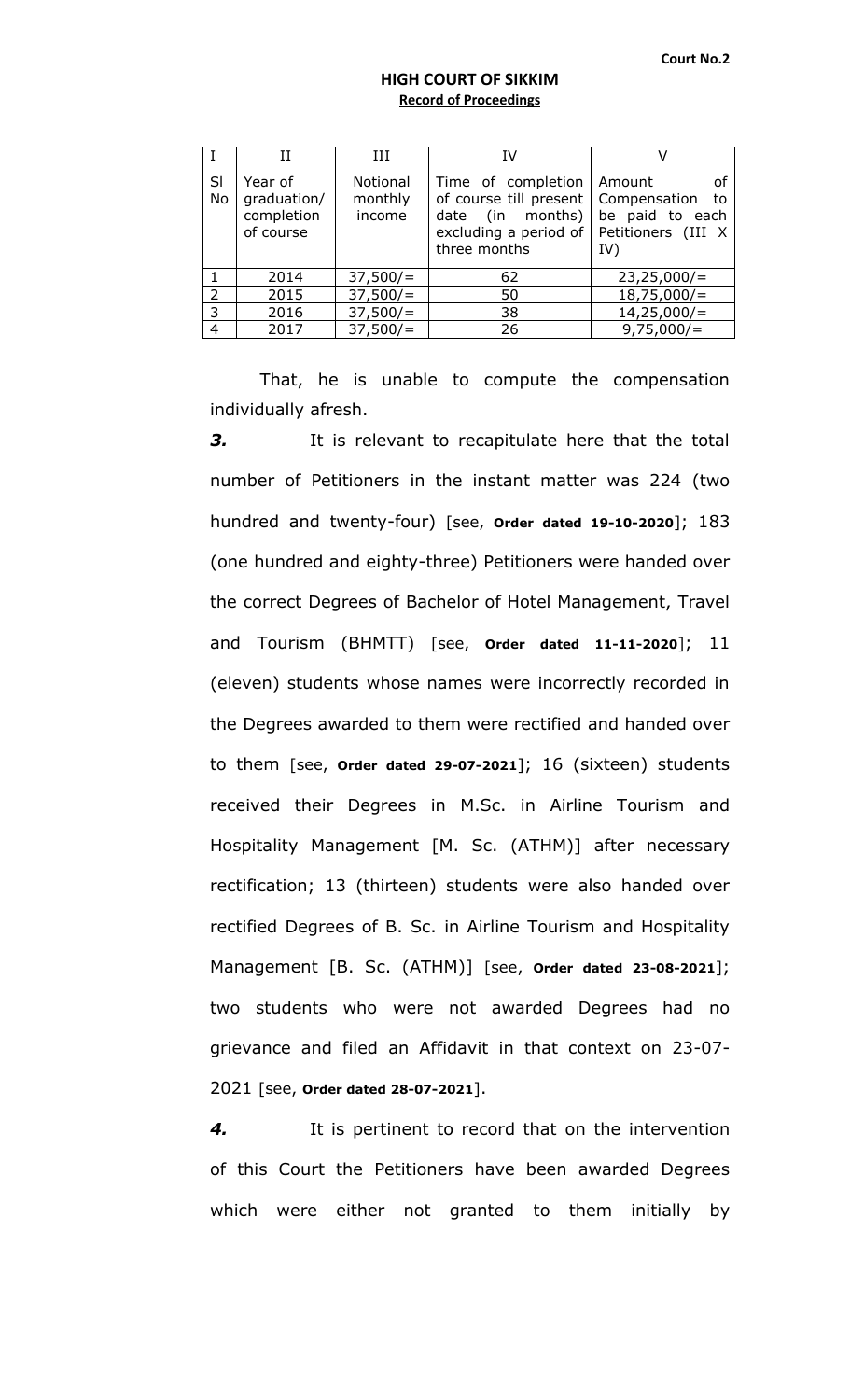Respondent No.4 or the name of the Petitioners were incorrectly recorded in their Degrees or the Degree itself was incorrectly recorded in some certificates.

**5.** It was the duty of the Respondent No.4 to have carried out their obligation to the students who they had admitted in their University, by awarding Degrees, to which they were rightfully entitled, on time, on completion of their respective Courses.

*6.* On the filing of this Writ Petition, the Court was constrained to intervene, in light of the injustice meted out to the students who had enrolled in the University, but even on completion of their Courses were not awarded the requisite Degrees, on nebulous grounds. Considering now that the matter has truncated with the grant of Degrees to the Petitioners, I am of the considered opinion that the compensation (*supra)* computed by the Petitioners in the I.A. (*supra)* would be unreasonable.

*7.* While on the aspect of compensation relevant reference is made to *Municipal Corporation of Delhi, Delhi vs. Uphaar Tragedy Victims Association and Others <sup>1</sup> ,* where the Hon'ble Supreme Court held as follows;

> "**99.** The law is well settled that a constitutional court can award monetary compensation against the State and its officials for its failure to safeguard fundamental rights of citizens but there is no system or method to measure the damages caused in such situations. Quite often the courts have a difficult task in determining damages in various fact situations. The yardsticks normally adopted for determining the compensation payable in private tort

 1 (2011) 14 SCC 481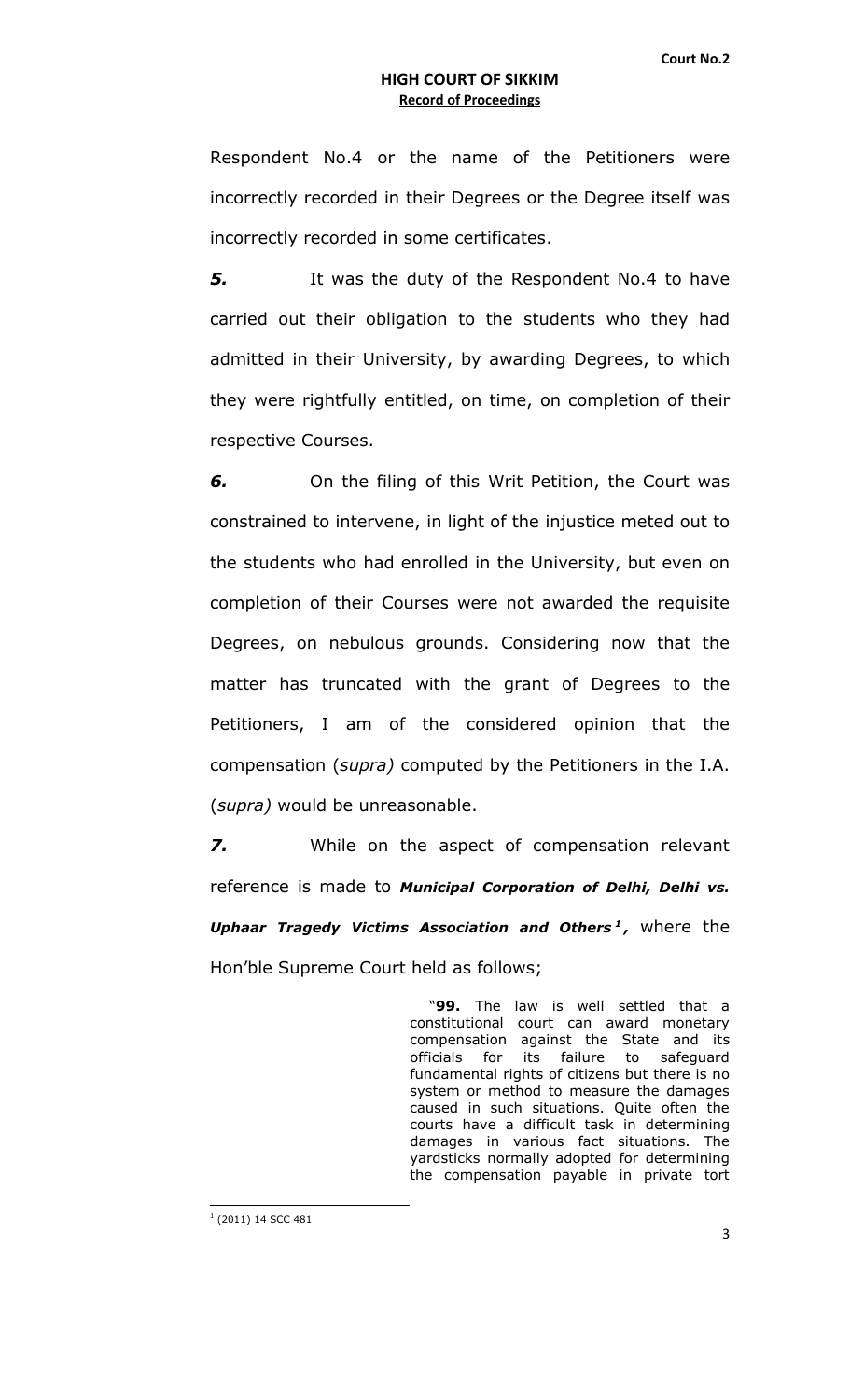claims are not as such applicable when a constitutional court determines the compensation in cases where there is a violation of fundamental rights guaranteed to its citizens.

**100.** In *D.K. Basu v. State of W.B.*  [(1997) SCC 1 416], a Constitution Bench of this Court held that there is no straitjacket formula for computation of damages and we find that there is no uniformity or yardstick followed in awarding damages for violation of fundamental rights. In *Rudul Sah case* [*Rudul Sah v. State of Bihar,* (1983) 4 SCC 141] this Court used the terminology "palliative" for measuring the damages and the formula of "adhoc" was applied. In *Sebastian Hongray case* [*Sebastian M. Hongray v. Union of India,* (1984) 3 SCC 82] the expression used by this Court for determining the monetary compensation was "exemplary" costs and the formula adopted was "punitive". In *Bhim Singh case* [*Bhim Singh v. State of J & K,*  (1985) 4 SCC 677], the expression used by the Court was "compensation" and the method adopted was "tortious formula". In *D.K. Basu v. State of W.B.* [(1997) SCC 1 416] the expression used by this Court for determining the compensation was "monetary compensation". The formula adopted was "cost to cost" method. Courts have not, therefore, adopted a uniform criterion since no statutory formula has been laid down."

*8.* On the anvil of the observation hereinabove, in the circumstances of the instant case, it is hereby ordered that the Respondent No.4 pay a compensation of Rs.10,000/- (Rupees ten thousand) only, each, to the students. Although, the compensation awarded will definitely not make up for the loss of time or the opportunity that the Petitioners have lost for the purpose of pursuing higher education or for having suffered losses in the job market, it is a palliative measure for them, although perhaps punitive for Respondent No.4.

*9.* Learned Senior Counsel for Respondent No.4 submits that he has no instructions to make submissions in the context of compensation. He is not required to make any